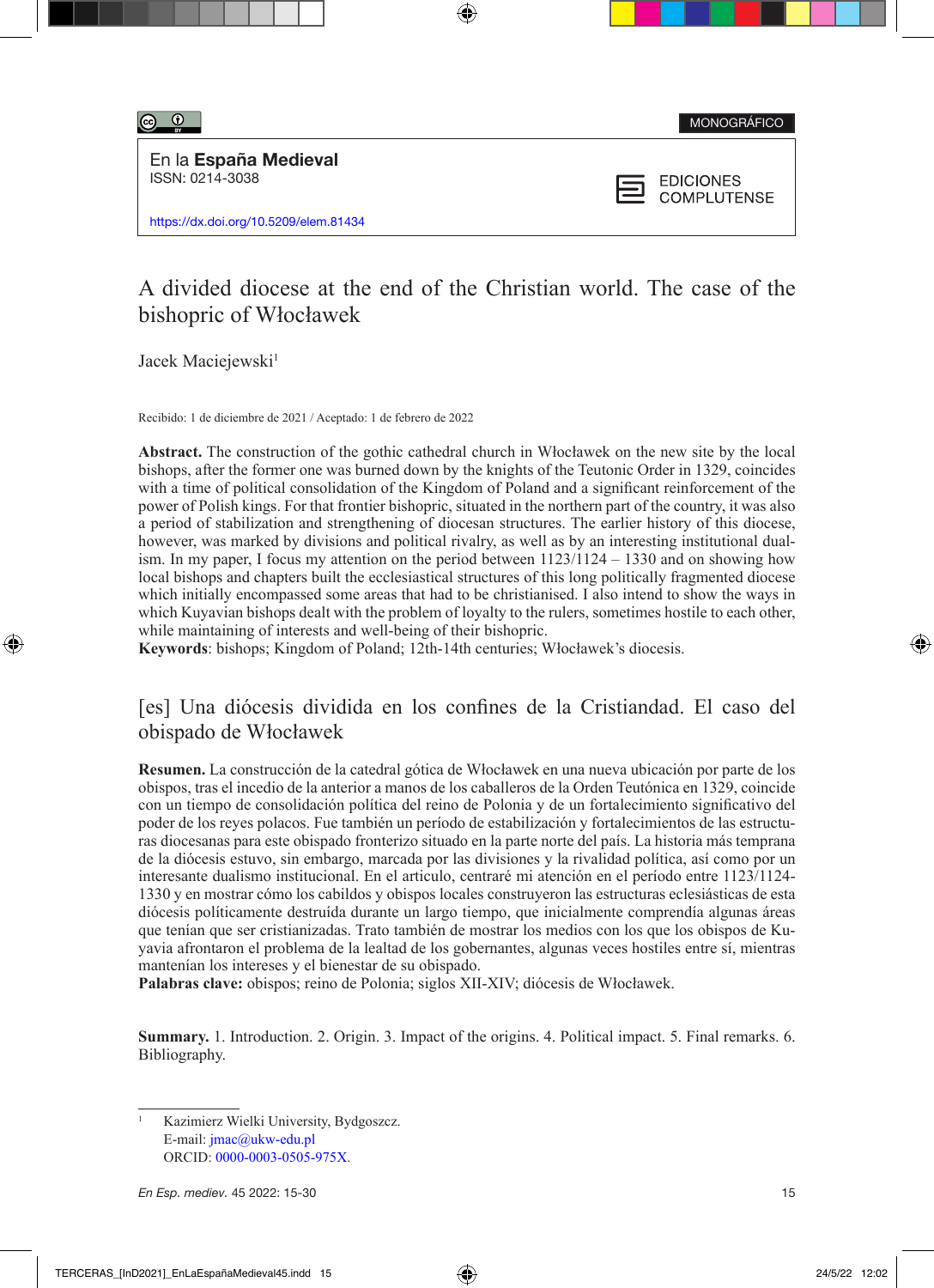**Cómo citar:** Maciejewski, Jacek. (2022), A divided diocese at the end of the Christian world. The case of the bishopric of Włocławek, en *En la España Medieval*, 45, 15-30.

#### **1. Introduction**

Włocławek today is a town with over 100, 000 inhabitants, located in the northern part of central Poland in the historical region called Kuyavia (in Polish: Kujawy). It is still a seat of the 900-year-old bishopric with a Gothic cathedral dating back mainly to the 14th and 15th centuries. The setting of the cathedral church's cornerstone in 1340, situated within the boundaries of anew founded and transferred to another place *civitas cathedralis*, coincided with a consolidation of the Kingdom of Poland under the reign of King Casimir the Great. It also occurred alongside the conclusion of a perpetual peace treaty between Poland and the state of the Teutonic Order (1343), the order that had been responsible for burning down the former cathedral just eleven years ago<sup>2</sup>.

The earlier history of this bishopric was determined by the political plans of Polish princes towards the eastern part of Pomerania (called also Pomerelia)<sup>3</sup>, which was a part of the diocese in question, as well as by the rivalry of many rulers of this part of Europe interested in conquering this land. The most important of them represented Poland, Denmark, the Margraviate of Brandenburg, the Duchy of (western) Pomerania, Bohemia, and last but not least, the Teutonic Order. Considering that the location of the Bishopric of Włocławek on both sides of political and cultural borderline was in fact the defining characteristic of the diocese and its development, this article will address the means used by the bishops for legitimization of their authority in the northern part of the bishopric. However, because of the diocese's complicated origins, a closer look at bishops' activity aiming to strengthen their power over the main church centers in Kuyavia seem to be no less important. The article will also demonstrate, using selected examples, how the bishops defended themselves and how they dealt with loyalty to the rulers from both side of the border, often hostile to each other.

### **2. Origins**

At the dawn of the 12th century the northern parts of Duchy of Poland, ruled by the Piast dynasty for over 150 years, had still pagan neighbors inhabiting Pomerania and

<sup>&</sup>lt;sup>2</sup> Bieniak, "Powstanie miasta samorządowego", esp. pp. 92-96, 99-100, 105-107. The scholarship concerning Polish-Teutonic relations until the period of the ruling of Casimir the Great in Poland is extremely extensive, but written mostly in Polish and in German. *Vid*. for instance more recently and general contributions: Kurtyka, *Odrodzone Królestwo*, esp. chapters 2-3; Śliwiński, *Pomorze Wschodnie*, esp. parts 3-4; Biskup, and Czaja (red.), *Państwo Zakonu Krzyżackiego w Prusach*, chapter 2/1-3; Mühle, *Die Piasten,* esp. chapter 5, where cited older works. In English Knoll, *The Rise of the Polish Monarchy*, esp. chapter 4, the book, despite the passage of time, still has considerable value and may be the first introduction to the topic for Anglophones. *Vid*. also Milliman, *The Slippery Memory of Men*, esp. chapter 3.

<sup>3</sup> This region is also called by scholars *Pomorze Gdańskie* (Gdańsk Pomerania) in Polish or *Pommerellen* in German.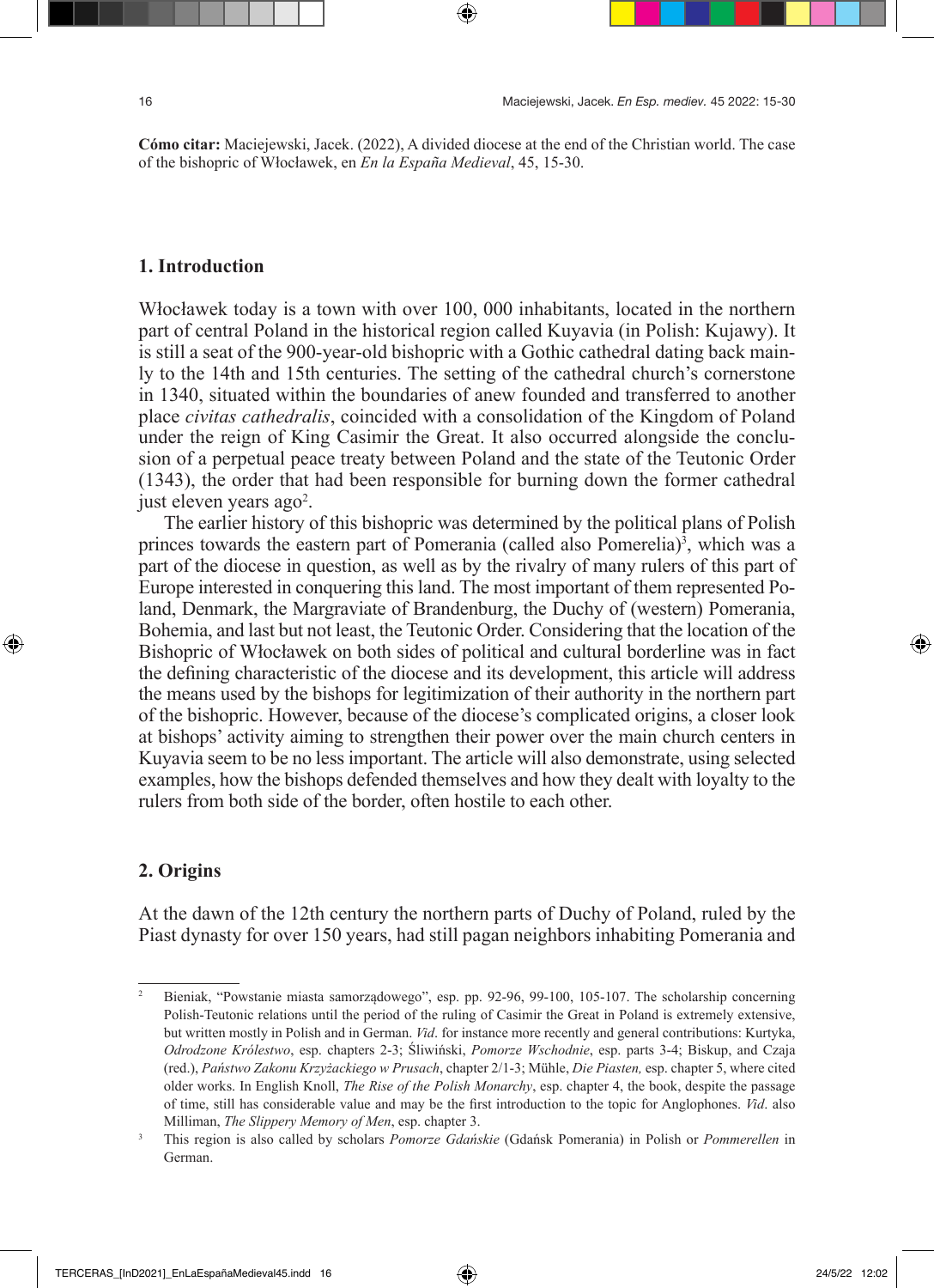Prussia. The former region had already been under Polish rule from time to time, and the Piasts had even established a bishopric there around the year 1000, though it collapsed some years after<sup>4</sup>. Now, in the beginning of the 12th century, the whole of Pomerania (approximately between Oder and Vistula rivers) was the land that occupied central place in Polish policy. Frequent military expeditions undertaken by Prince Bolesław III Wrymouth (1102-1138) against the north ended with the conquest of the eastern part of the region in the 1110s, whereas the western part, the Duchy of Pomerania, became a vassal state of Poland some years later<sup>5</sup>. This policy of the Polish prince was accompanied by idea plan of organizing a missionary expedition to the western part of Pomerania and an extension of Polish diocesan organization<sup>6</sup>. The full concept of that extension may have comprised the foundation of even five bishoprics, but it was not fully implemented. In any case, one of those planned dioceses was the Bishopric of Włocławek which, in its early days, was really frontier structure of church administration with missionary goals to achieve in the north.

It is widely accepted today that the Diocese of Włocławek was established not earlier than ca. 1123/24, i.e., during the stay of one of the papal legates in Poland<sup>7</sup>. It is very debatable, however, if Legate Gilo of Toucy (or of Paris), Cardinal-Bishop of Tusculum, and Prince Bolesław III Wrymouth set up the boundaries at that time of only of one or of two bishoprics for Kuyavia and Pomerelia. According to many scholars, the other see was to be founded in Kruszwica, situated also in Kuyavia. This was a quite important administrative center of the Piasts' realm, but had slightly declined since the turn of the 12th century. Very meagre and ambiguous evidence still allows to maintain two main hypotheses. The first is that there was only one bishopric in Włocławek, but because of lack of a suitable church there a new bishop appointed a temporary seat in Kruszwica (first maybe at St Vitus's, then at St Peter's church)8 . The other is that the legate and the prince created two episcopal sees in

<sup>4</sup> On the first bishop of Pomerania *vid*. Petersohn, *Der südliche Ostseeraum*, pp. 41-45; *idem*, *Kamminer Bischöfe* pp. 13-15; Rosik, "Reinbern-Salsae Cholbergiensis aecclesiae episcopus", pp. 85-93; *idem*, *Conversio gentis Pomeranorum,* pp. 21-44. A closer look at the concept of the Church province of Gniezno, part of which was the first Pomeranian bishopric (situated in Kołobrzeg), gives for instance Michałowski, *The Gniezno Summit*, pp. esp. 81-95. 5 Powierski, and Śliwiński, and Bruski, *Studia z dziejów Pomorza w XII w*., pp 33-40; Rosik, *Bolesław Krzy-*

*wousty*, pp. 163-191.

<sup>6</sup> Petersohn, *Der südliche Ostseeraum*, pp. 456-471; Rosik, Bolesław Krzywousty, pp. 205-215; *idem*, "Otto of Bamberg's missionary activity", pp. 367-379.

<sup>7</sup> Abraham, *Organizacja Kościoła*, pp. 93-97 already believed that Bishopric of Włocławek was founded in 1123- 1125 but only Tazbirowa, "Początki biskupstwa na Kujawach, pp. 234 determined that no bishopric in Kuyavia had existed before the aforementioned Gilo's legatine mission. The problem of the origins of episcopal administration in Kuyavia and Pomerelia has been widely discussed for well over one hundred years. For that reason I have tried to limit myself to citing only the most important works. Lately, Marcin Danielewski, *Cuiavia christiana*, pp. 127- 168 has given a broader overview of those research achievements, unfortunately not of the best quality.

<sup>8</sup> Kriedte, *Die Herrschaft*, pp. 24-29; Spors, *Podziały administracyjne*, pp. 15ff. The church was built probably in the second quarter-century of the 12th century, more on this topic Danielewski, *Cuiavia Christiana*, pp. 208-209. Quite recently a group of scholars analyzed the meaning of artefacts from graves found in the St Peter collegiate during archeological excavations in 1960-1961 and their observations seem to confirm these were burials of clergymen occupied a high position in the Church hierarchy from the 12th century, Dąbrowska, "Nieznane groby średniowiecznych duchownych", pp. 21-29; Cybulska, and Orlińska-Mianowska, "Fragmenty dwóch tkanin", pp. 31-39; Janicki, "Romańskie napisy", pp. 41-49. On St Vitus's church in Kruszwica recently Kaczmarek, "Początki architektury sakralnej w Kruszwicy", pp. 311-332 who offers very interesting analyses of pieces of architectural material found during excavation works but with some mistaken conclusions concerning the beginning of the first Kuyavian bishopric.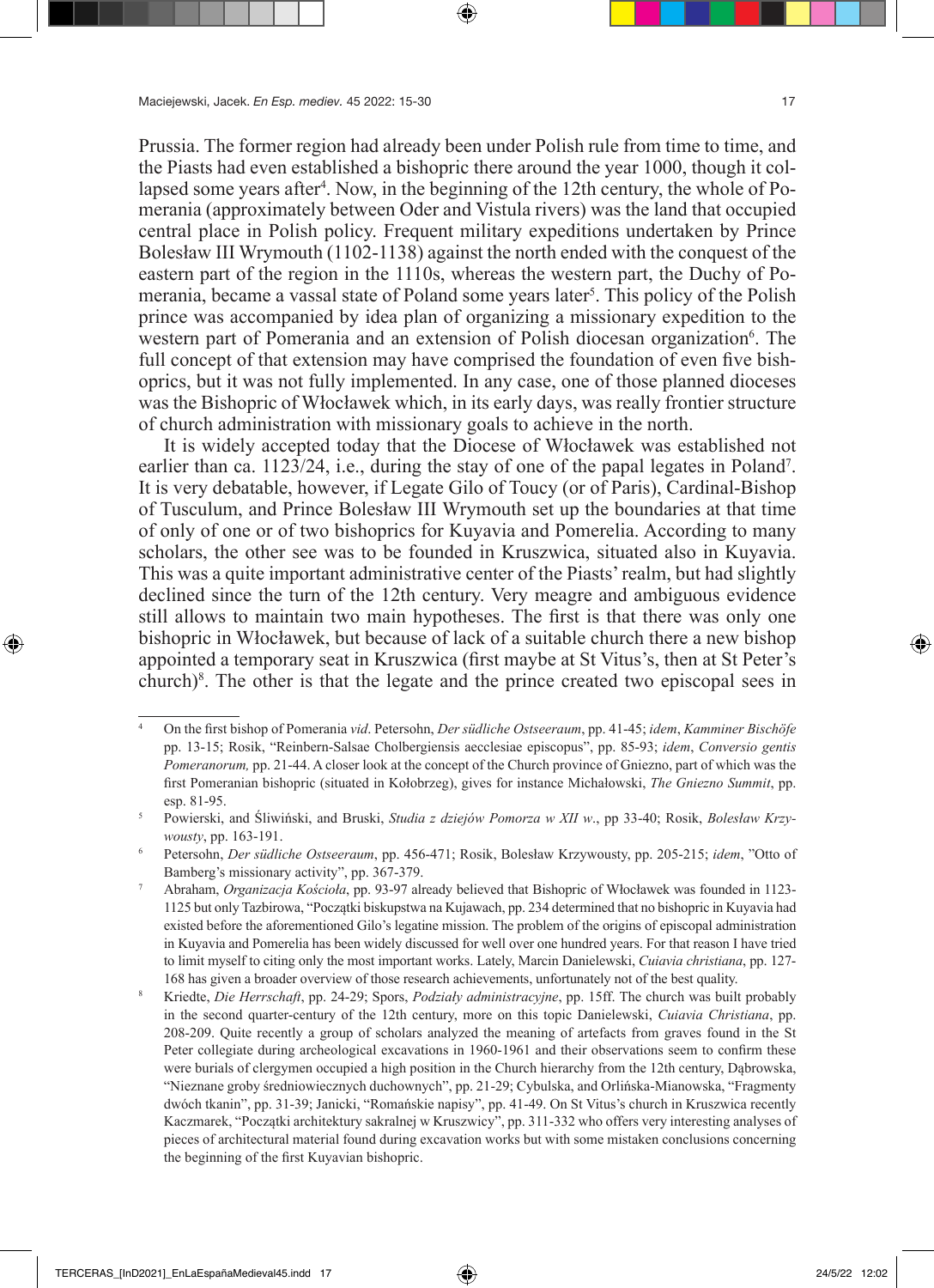Kuyavia, but some decades later they were joined together in one under the authority of bishop of Włocławek, who used Kruszwica for his temporary seat (at St Peter's)<sup>9</sup>. At any rate, the scholars agree on one point: Kruszwica was legally or only formally an episcopal seat in the 12th century, and the bishops of Kuyavia stayed there maybe until the last decades of that century. During this transition time they styled themselves with the neutral title *episcopus Cuiauiensis*, which was eventually overtaken in the 13th century by the title of *episcopus Wladislaviensis*10.

#### **3. Impact of the origins**

These close but unclear relations between St Peter's collegiate church in Kruszwica and the episcopal see in Włocławek, as well as a territorial concept of this diocese, had a strong impact on several aspects related to episcopal authority in the area and its functions. The ducal strategy of reorganization of the Polish church in 1120s differed, to a certain degree, from the pattern used by his predecessors. The former Piast bishopric in Pomerania during the 10th century was established in the central location of the whole region and in the rich Pomeranian economic center, but far from main Polish administrative seats of power. Now, all (two or three) episcopal sees, founded then in Kuyavia and in Lubusz (today: Lebus) Land, were situated in less significant but more secure places. That is, they were within the old borders of Polish realm, but their boundaries were to encompass also newly conquered lands. And they were estabished to strengthen Polish military and political achievements in Pomerelia and among Polabian Slavic tribes<sup>11</sup>. This strategy failed in the case of Lubusz due to the church-political crisis in Polish-German relations, caused by competition for Pomeranian lands situated on the left bank of the river Oder. The bishopric of Lubusz did not take control under any area outside the Lubusz Land and became the smallest bishopric of Church Province of Gniezno. By contrast, the Bishopric of Włocławek was successful in building a network of diocesan administration not only in Kuyavia but also in Pomerelia.

Unlike most countries with ancient roots where dioceses remained small units, Polish bishoprics were extremely large. They covered usually an area between ca 18- 53,000 km2 . Such information indicates that, except for the bishopric of Lubusz, they can be compared with the most immense bishoprics of western Christianity, for instance: Lincoln or York in England, Prague or Olomouc in Bohemia, or Constance in Germany<sup>12</sup>. However, in the latter country an average area of all bishoprics was only as much as ca 13 000 km2 , and the same pattern was more or less implemented in the

<sup>9</sup> Labuda, "Początki diecezjalnej organizacji kościelnej, pp. 38-41, 52-59; *idem*, "Zamierzenia organizacji diecezjalnej na Pomorzu, esp. pp. 327-330 with important emendations concerning the borders of those two conjectured dioceses. *Vid*. also Powierski, and Śliwiński, Bruski, *Studia z dziejów Pomorza w XII w*., pp. 45-54, 149-150.

<sup>&</sup>lt;sup>10</sup> The title *episcopus Wladislaviensis* appears for the first time on the seal of Bishop Ogerius from 1210, Piekosiński, *Pieczęcie polskie wieków średnich*, p. 39. More on this topic Maciejewski, "Uwagi o tytulaturze", pp. 89-99.

<sup>11</sup> Kriedte, *Die Herrschaft*, pp. 21-30; Weiss, *Organizacja diecezji lubuskiej w średniowieczu*, pp. 35-45; Pauk, "The Pomeranian Church Between Saxony, Poland, and Denmark", pp. 415-417, 421-422.

<sup>12</sup> Szymański, *Biskupstwa polskie w wiekach średnich*, p. 180; Jurek, *Biskupstwo poznańskie*, p. 230. Cf. Morris, *The Papal Monarchy*, pp. 219-220.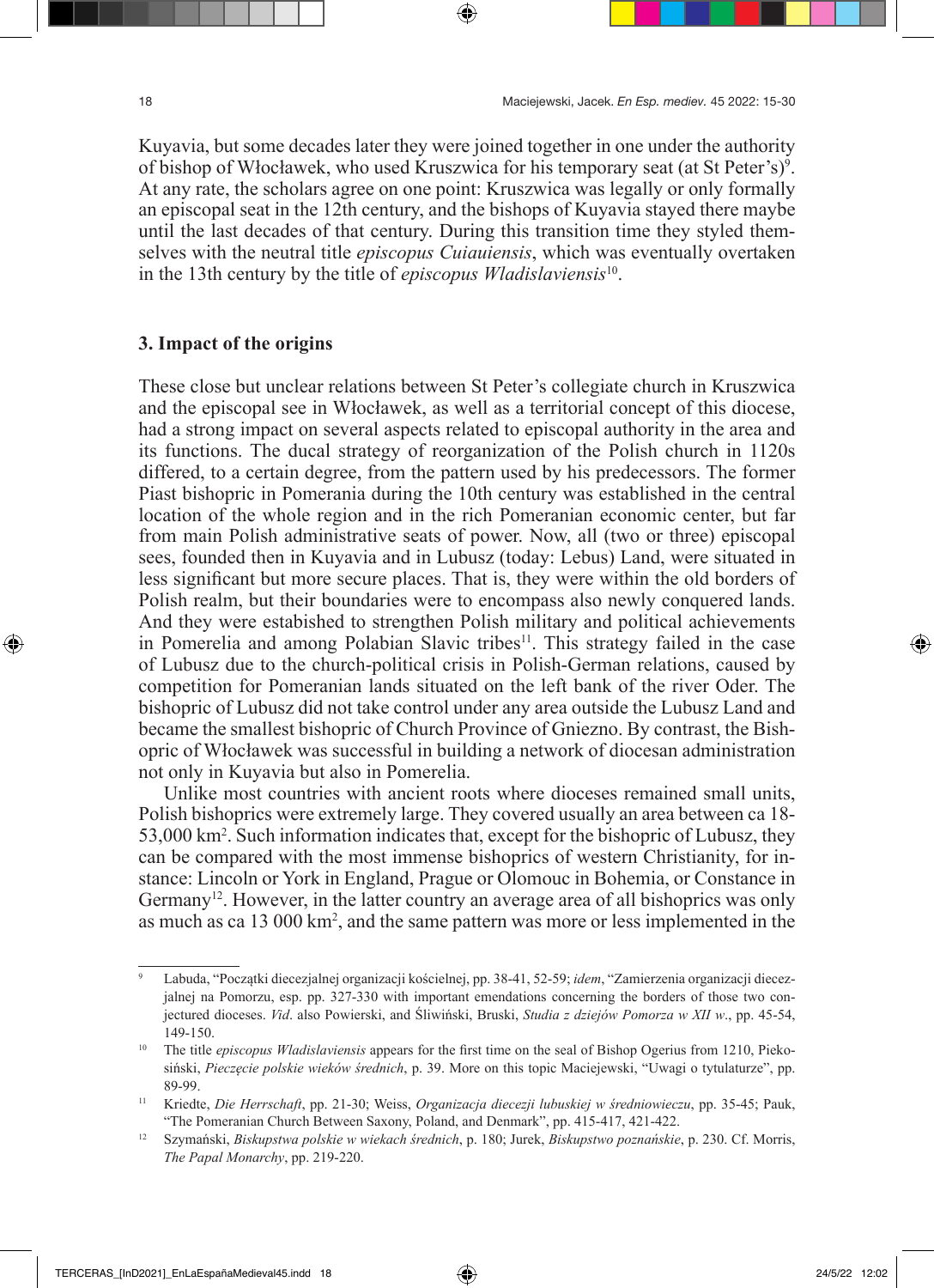territory of Teutonic Knights in Prussia<sup>13</sup>. It means that Bishopric of Włocławek was not so large as other Polish dioceses but with over 18 000 km<sup>2</sup> it can be regarded as an extensive medieval diocesan structure.



Map 1. Polish bishoprics at the turn of the 13th century (by Radosław Kotecki)

Not only the size but also the shape of the boundaries of the Bishopric of Kuyavia deserve mention here, because it had very elongated form. Such a shape of diocesan borders seem to be, in a sense, a distinctive feature of the whole Polish ecclesiastical administration during Piast rule. A conspicuous disparity concerning the distance between different parts of dioceses and the episcopal seats appears almost everywhere<sup>14</sup>. The reasons for this were of political and practical nature and they are well visible in the unique shape of the episcopal sees in Poland. The majority of them had their cathedral towns in rather central parts of the realm, but in peripheral position in relation to a whole area of given bishopric, and they had its boundaries more or less open towards eastern or northern peripheries. It must have been a deliberate decision because the seats were in secure locations under rulers' control and far from direct external threats. This was a very convenient solution for the new church organization<sup>15</sup>. What is more, the Bishopric of Włocławek was endowed according to the papal bull from 1148, with the estates which were suitable dispersed across

<sup>13</sup> Radzimiński, "Geneza", pp. 145-147.

<sup>14</sup> *Vid*. more Maciejewski, "Shaping Dioceses in Medieval Poland". 15 *Ibidem*.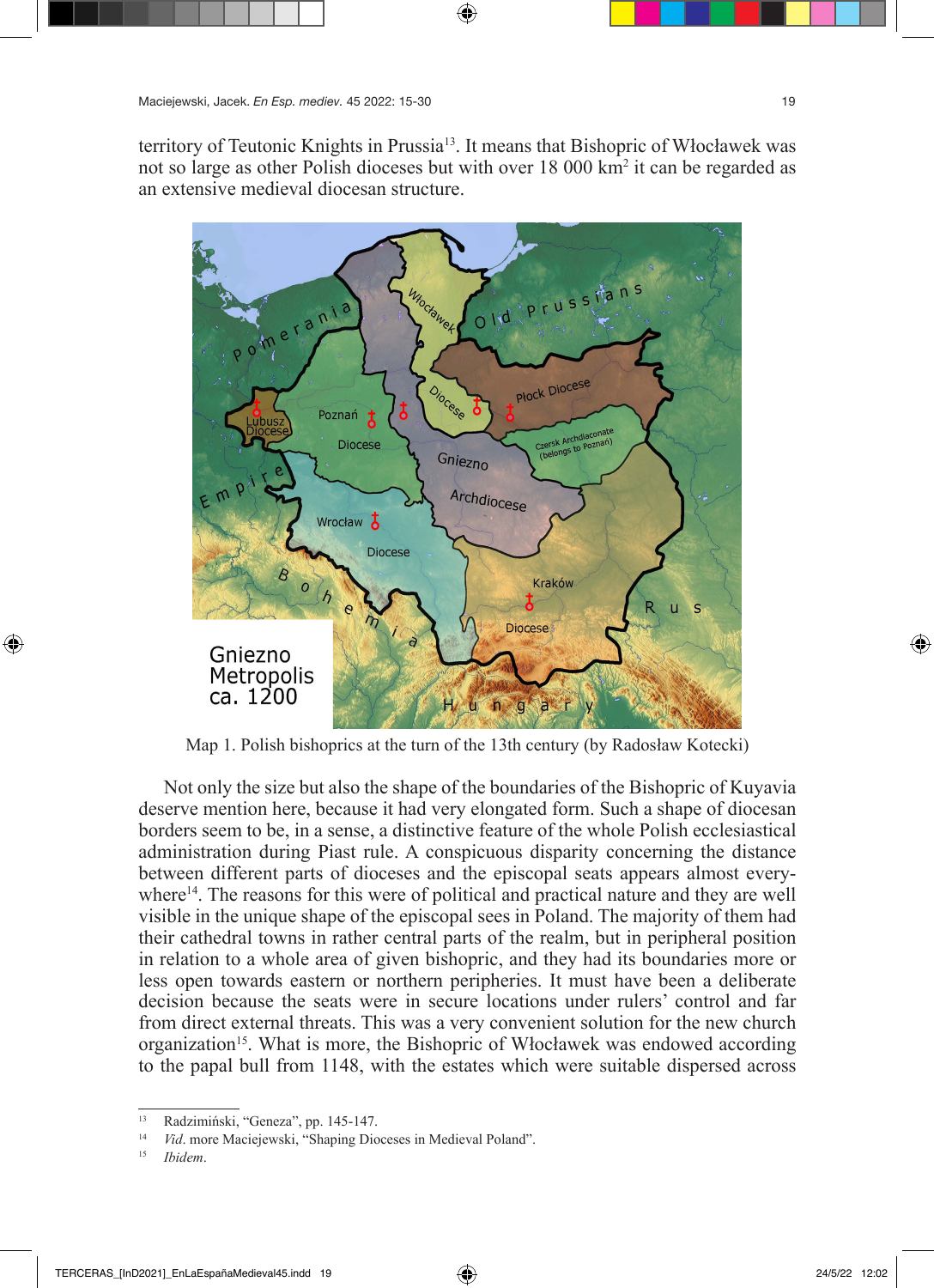the country beyond the borders of the diocese towards Kraków and with St Michael Chapter on the Wawel Hill situated near the most important princely palace and Cracovian cathedral church<sup>16</sup>. Those estates could have been also very useful in journeys undertaken by Kuyavian bishops, because the archbishops of Gniezno did not usually summon the meetings of their suffragans or church synods to the metropolitan see due to its peripheral location. Instead, they were held in different places, usually important religious and administrative centers situated in central Poland, located in the territory of Archdiocese of Gniezno (usually close to the archbishops' estates) or very near its borders $17$ .

And as traveling was a part of the job for medieval bishops, the size and shape of the diocese in question did not facilitate episcopal tasks. A one way journey from his cathedral church to the most remote parts of his bishopric (280 km) would take the bishop of Włocławek around two weeks. Unfortunately, we have rather poor evidence for studying medieval bishops' itineraries in Poland<sup>18</sup>. However, we are lucky enough to document on a solid basis that Bishop Maciej Pałuka of Włocławek traveled along local roads, mainly within his diocese, for a distance of at least 1000 km in the first half of 1350. It appears that he really was, to use Julia Barrow's expression, a man on the move<sup>19</sup>. And there is also no doubt that bishops of Kuyavia repeatedly visited the northern part of their bishopric, where they usually chose the road along the Vistula River and stayed both in ducal strongholds and their own country manor houses<sup>20</sup>. In the 13th century, they even made an attempt to organize a larger complex of estates in the central part of eastern Pomerania, perhaps with a view to locating the main center of church administration for this land there. In 1241, Bishop Michał, under pressure of current political affairs, agreed to convert the tithe collected in the Duchy of Sambor II, the younger brother of Prince Świętopełk, into 14 villages, which were to become the basis of this manor complex<sup>21</sup>. Officially, the bishop claimed that he had wanted to be able to stay longer in Pomerania in order to better fulfill his episcopal duties<sup>22</sup>. The truth was, however, much different. Bishop Michał did it because he supported the younger member of Pomerelian dynasty against his older brother, with whom the bishop was in poor relations. What is more, shortly after this exchange, the bishop began efforts to cancel this transaction. These efforts were repeated by his successors, and successfully completed only in 1282, when Bishop Albierz was able to reverse aforesaid conversion under the new financial agreement with Prince Mściwoj  $II^{23}$ .

From the spatial point of view, it seems to be especially interesting that in 1198 there were probably two archdeacons (as bishop's officials) in the diocese in question,

<sup>16</sup> *Pommerellisches Urkundenbuch*, no 2. Pauk, "The Pomeranian Church Between Saxony, Poland, and Denmark", p. 420 is right that "material endowment of bishopric of Włocławek provokes questions about the "internal" political functions of the Kuyavian bishops in the 12th-centurypower elite; in particular, about the role of the ecclesiastical institution, strictly dependent on its ducal founder, in the reorganization of the ducal resources in Małopolska (Lesser Poland)".

<sup>17</sup> Maciejewski, "Places of Bishops' Consecration", pp. 43-53.

<sup>&</sup>lt;sup>18</sup> The last report on itineraries of Polish high-ranking clergy gave Wecowski, "Polskie itineraria", pp. 22-26.

<sup>19</sup> Maciejewski, "*Susceptio episcopi*", p. 69.

<sup>20</sup> Maciejewski, "*Per totam terram equitando*", pp. 60-63. 21 More on this topic Kriedte, *Die Herrschaft*, pp. 80-83; Śliwiński, "Kasztelania goręczyńska", pp. 513-530.

<sup>22</sup> *Pomerellisches Urkundenbuch*, no. 76: bishop "domicillum habere affectaret in Pomorania, quatinus (!) ibi alternatim commorans episcopale officium efficacius et salubrious in clero exercet et populo"; Maciejewski, "*Per totam terram equitando*", p. 62; Śliwiński, "Kasztelania goręczyńska", p. 526.

<sup>23</sup> Śliwiński, *Mściwoj II*, pp. 277-279.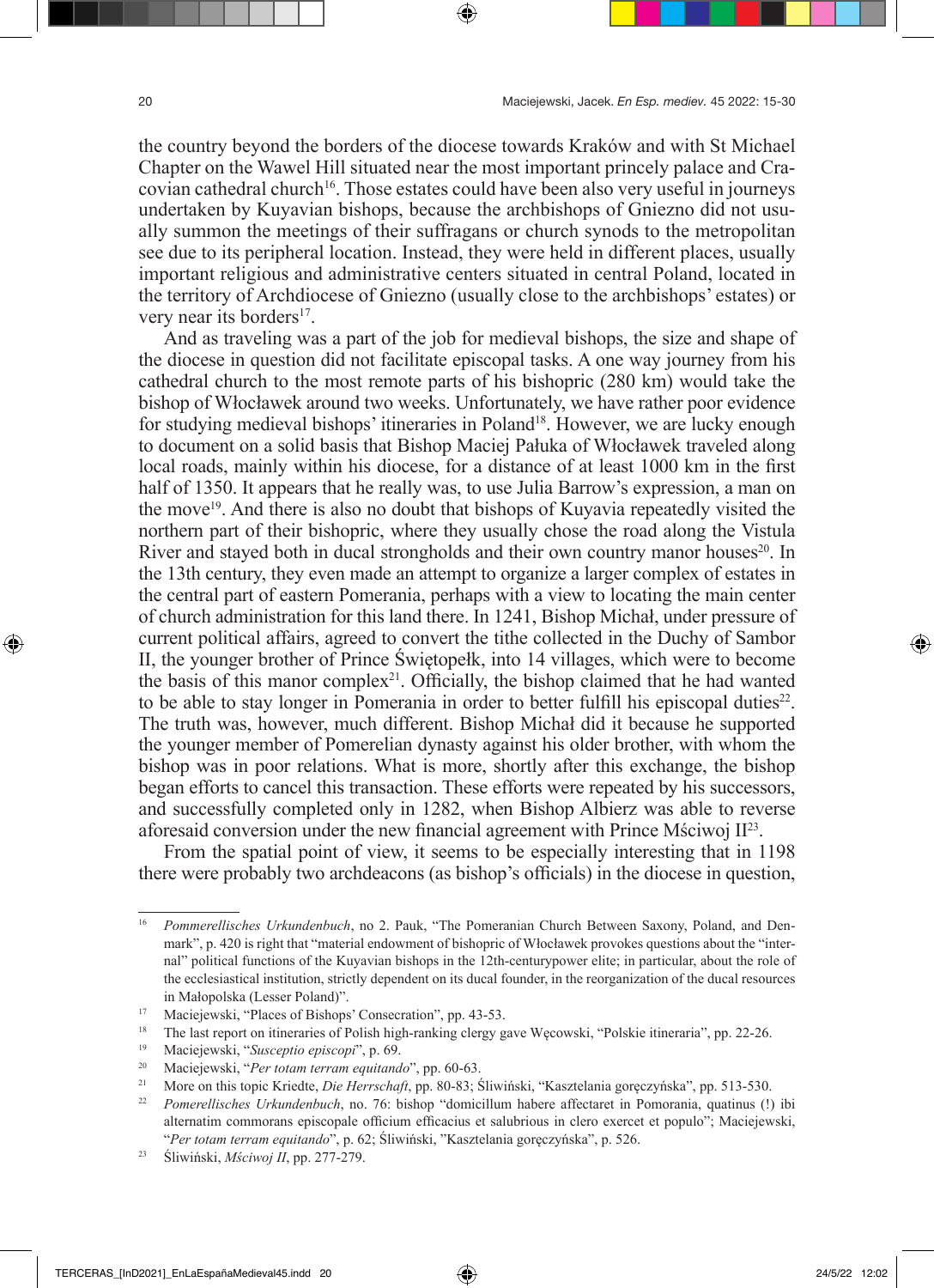one in Włocławek and another one in Kruszwica. The latter was abolished soon after, but in 1233, when the bishopric was subdivided into three archdeaconries, as provinces of ecclesiastical administration, two of them were established in small Kuyavia, and only one in much larger Pomerania<sup>24</sup>. This shows that the Chapter of St Peter occupied an important position in the ecclesiastical space of the bishopric, all the more that both archdeaconries (in Kruszwica and in Włocławek) were, as usual in Poland, qualified as prelature prebends respectively in their chapters<sup>25</sup>. Such a decision can be explained on the ground of heritage of the past and defending the interests and rights of St Peter's collegiate church in Kruszwica. In the 13th century, this collegiate church and its chapter was so respected by the bishops of Włocławek that they celebrated here the liturgy of Easter, at least time to time, if not annually  $26$ .

This special position of canons from Kruszwica within the Bishopric of Włocławek is confirmed also by a peculiar anomaly concerning the rights of a cathedral chapter. The existence of two bishoprics in Kuyavia or special position of Kruszwica as an episcopal seat within Bishopric of Włocławek in the 12th century caused there were also two chapters in Kuyavia closely related to the bishop. This view is confirmed by several bishops' charters, issued from 1215 for the next 100 years. These mention advice and permission given to bishops by both Kuyavian chapters from Włocławek and from Kruszwica, even calling the latter "the older sister" of the former $^{27}$ . It means that, in the course of that time, the chapter of St Peter was involved in the administration of the diocese. Therefore, it must have inherited a prerogative ascribed by canon law to a cathedral community. I am not sure if the situation we encounter in Kuyavia has close analogy in diocese of Brandenburg, as Peter Kriedte claimed. The better parallels seem to be bi-cephalus bishoprics in England (Lichfield-Coventry, Bath-Wells), but this remark needs deeper analysis $28$ . In any case, that outstanding place of Kruszwica was based only on local custom, so as time went by during the 13th century, the slow process of expiring the control rights of the chapter in Kruszwica as a community coincided with the practice of including its prelates among the canons of Włocławek. This, in turn, guaranteed them participation in the episcopal administration. Finally, these two chapters formed a common cathedral milieu and thanks to this, the prelates of Kruszwica participated in election of Włocławek bishop.

#### **4. Political impact**

However, neither the size nor the shape of the diocese or involving two chapters in diocesan administration, were the most important impediments for fulfilling the duty of *episcopus ordinarius* in medieval Włocławek. Unsurprisingly, the most important

<sup>&</sup>lt;sup>24</sup> The chronology of the appearance of the archdeaconries as territorial units in the Diocese of Włocławek is a controversial issue, *cf*. Guldon, Powierski, Podziały administracyjne Kujaw, pp. 9-10; Kriedte, *Die Herrschaft*, pp. 58-60; Spors, *Podziały administracyjne*, pp. 47-49.

<sup>&</sup>lt;sup>25</sup> The archdeacons of Pomeranie were included among Kuyavian canons until the beginning of the  $15<sup>th</sup>$  century when a new prelature was created for them in the cathedral chapter in Włocławek, Kriedte, *Die Herrschaft*, p. 349-351.

<sup>26</sup> Maciejewski, "*Per totam terram equitando*", 27 Kriedte, *Die Herrschaft*, p. 27; Maciejewski, *Działalność kościelna Gerwarda*, pp. 71-73; Bieniak, "Wzajemne powiązania", pp. 53-68.

<sup>28</sup> *Cf*. Kriedte, *Die Herrschaft*, pp. 29-30; Harvey, *Episcopal Appointments in England*, pp. 3-4.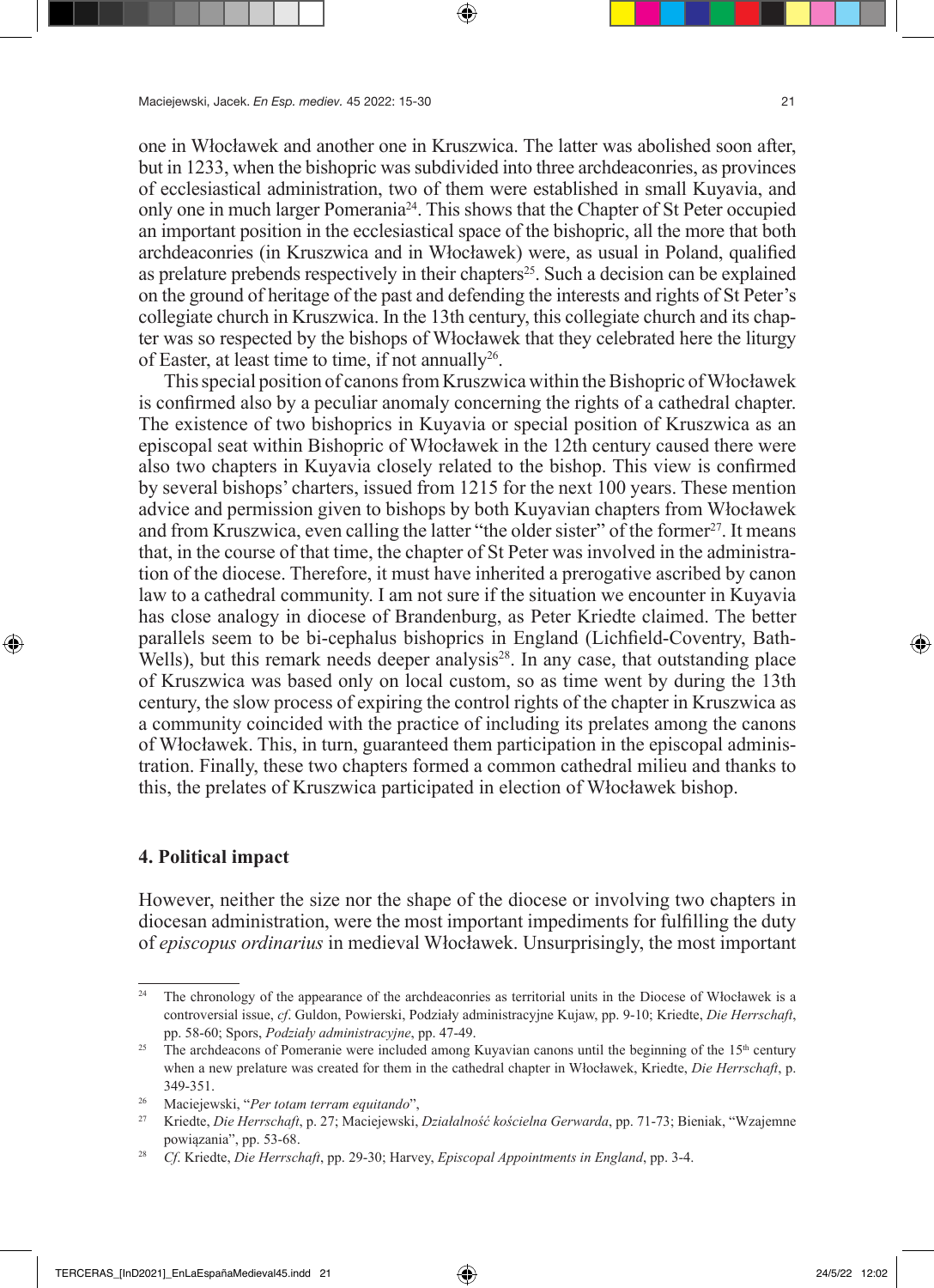factors were political matters. The Polish bishoprics, built up at monarch's initiative and for their funds, were treated as a tool for enhancing and reaffirming the political power of Polish kings and princes. This was very common throughout medieval Europe. But the division of the Piast monarchy into many independent duchies at the turn of 13th century, in addition to the struggles to unite their dominion again, resulted with political borders which did not comply anymore with boundaries of ecclesiastical units<sup>29</sup>.

In the 1220s in the north of Poland, a former governor of Piasts in Pomerelia, Świętopełk II, gained independence. Since then, the Bishopric of Włocławek and Archbishopric of Gniezno no longer belonged only to one political domain. Additionally, this part of Pomerania was also infected by internal rivalry of local dukes which resulted in numerous conflicts, including military ones, within the Pomerelian ducal lineage<sup>30</sup>. Furthermore, in the beginning of the 14th century, after the death of the last Pomerelian prince, Mściowoj II, and restoration of the Polish rule for a very short time, Gdańsk Pomerania was conquered partly by margraves of Brandenburg, partly by the Teutonic Order<sup>31</sup>. So, after the waning of Piasts' authority in Pomerelia, the bishops of Włocławek were separated from two-thirds of their diocese by political border. No wonder they saw the one of the main goals in maintaining their position in the northern part of the diocese to collect their rightful revenues, to keep the boundaries unchanged and to prevent the ideas of creating a new bishopric in Pomerelia.

When it comes to political matters, it should be noted that during the 13th century, the bishops of Kuyavia became very important political players, highly involved in relations between the Kuyavian dukes and their neighbors. This situation gave the prelates of Włocławek many opportunities to profit from supporting the opposing parties. It also carried, however, numerous threats to their administrative and pastoral activities. To demonstrate how complex the tasks undertaken by the bishops of Włocławek, I will discuss some threads concerning the northern part of the bishopric under discussion because only here the conflicts between bishops and rulers caused real threats for stability of diocesan borders, and difficulties in exercising of episcopal authority. All of this provoked many harsh interactions between the bishops and local authorities and it reveals that the one of the most important issues was negotiating a pattern of tithing in Pomerelia.

Undoubtedly, the rulers of eastern Pomerania belonged to the beginning of the 13th century to the Polish political and administrative elite, and they used their ducal title (*dux*) on the same grounds as the other Piast governors ruling in the extensive provinces of the Polish realm. Then they tried to loosen their political ties with Poland and after the death of Leszek the White, Prince of Kraków, during a *colloquium* in Gąsawa in 1227. This significantly weakened Polish political influence in Pomerelia32. Despite the fact that Świętopełk of Gdańsk was a perpetrator of that sudden attack on Polish princes at the meeting in Gąsawa which ended with the death of Prince Leszek, Bishop Michał of Włocławek remained on good terms

<sup>29</sup> More Maciejewski, "Shaping Dioceses in Medieval Poland".

<sup>30</sup> Śliwiński, "Stosunki polityczne", pp. 191-240

<sup>31</sup> The best analysis of those events was given recently by Śliwiński, *Pomorze Wschodnie*. In English *vid*. Milliman, *The Slippery Memory of Men*, pp. 113-115.

<sup>32</sup> *Vid*. esp. Śliwiński, "Zerwanie Świętopełka", pp. 191-239; Bieniak, "Polityczne okoliczności śmierci", pp. 35- 60.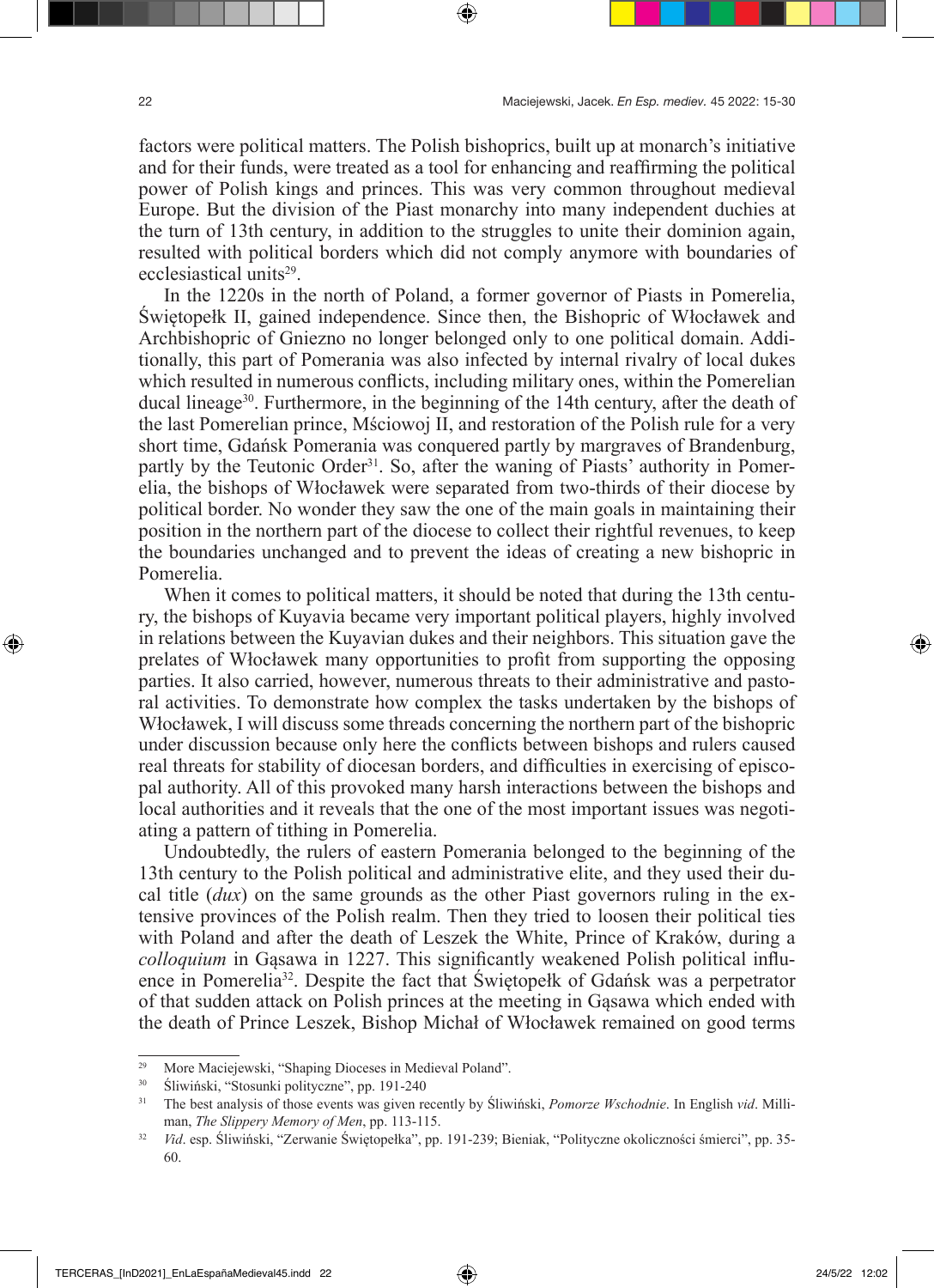with the Pomerelian Duke for the next several years $33$ . According to some scholars, the bishop was to act in this way for the sake of protecting his diocese, preventing the emergence of a new Pomerelian bishopric, as an exempt diocese directly under the Holy See34. Such a threat seems real, especially if we notice that ecclesiastical boundaries could broaden or shrink depending on current political situations. This is easily traceable in the case of Słupsk Land. Its ecclesiastical affiliation immediately after conquering Pomerelia by Bolesław III is uncertain, but from the turn of the 13th century at the latest until the beginning of the 14th century it formed a part of Archbishopric of Gniezno as Archdeaconry of Słupsk. However, when the land was taken by the margraves of Brandenburg and then seized by a Pomeranian prince of Wolgast, the bishops of Kamień also enlarged their diocese eastward and Gniezno lost its northern outskirts<sup>35</sup>.

After all, there is no firm evidence for that aforementioned claim regarding the 1230s or 1240s but a bit later, Prince Świętopełk tried probably to increase his independence from Poland and to free his land from any Polish ecclesiastical and lay influences. For we are able to confirm close cooperation of the prince and the Bishop-Elect of Sambia, Tetward, in the early 1250s. The latter could not take his diocese in possession for some reasons and being, in practice, *episcopus in partibus infidelis* and remaining in the diplomatic service at Świętopełk's court, he was to seize "a part of the diocese" of Bishop of Kuyavia. This action met with the strong and successful reaction from the side of Bishop Michał, and thanks to the unequivocal attitude of the Holy See and Świętopełk's defeat in the war with the Teutonic Knights, the threat to break up the Włocławek diocese was averted<sup>36</sup>. In any case, it becomes clear that over time, the relations between the Bishop Michał and Prince Świętopełk became marked by distrust and even hostility. From one side the Bishop of Kuyavia was drawn into the complicated relationships within the Kuyavia, Pomerelia and the Teutonic Order political triangle. From the other hand he was involved in the internal struggles within the new dynasty of Pomerelian dukes. And what is the most important, the Kuyavian prelate openly supported Świętopełk's enemies during those disputes and wars $37$ .

The events of the year 1238 seem to be a good example of such difficulties. At that time, Duke Świętopełk II invaded Kuyavia and plundered, among others, many episcopal estates. Shortly afterward, however, he was forced to promise to give satisfaction to Bishop Michał for those damages and robberies and because he had not allowed him to come to the archdeaconry of Pomerania. The reasons of that prohibition were partly of political nature, since the prelate had openly supported Świętopełk's opponents during that war. But another motive could have been also vi-

<sup>33</sup> Jasiński, "Dokumenty biskupa kujawskiego Michała", pp. 99-118; Dekański, *Początki zakonu dominikanów*, pp. 92-96; Smoliński, "Relacje książąt", p. 100-101.

<sup>34</sup> Szacherska, *Opactwo cysterskie w Szpetalu*, pp. 46-47, 52; Śliwiński, *Pogranicze*, p. 129; Smoliński, "Relacje książąt", p. 107. The suggestion of the older scholars that the case concerned only several frontier parish churches is completely arbitrary and unconfirmed by any sources.

<sup>35</sup> Śliwiński, "Przynależność państwowa ziemi słupskiej", pp. 277-281; Smoliński, "Relacje książąt", pp. 87-88 where the older works are cited.

<sup>36</sup> Kriedte, *Die Herrschaft*, p. 90-92; Milliman, *The Slippery Memory of Men*, pp. 57-59; Smoliński, "Relacje książąt", p. 84. The suggestion of the older scholarship that the case concerned only several frontier parish churches is completely arbitrary and unconfirmed by any sources.

<sup>37</sup> Kriedte, *Die Herrschaft*, p. 83-91; Śliwiński, *Pogranicze*, p. 129; Smoliński, "Relacje książąt", pp. 106.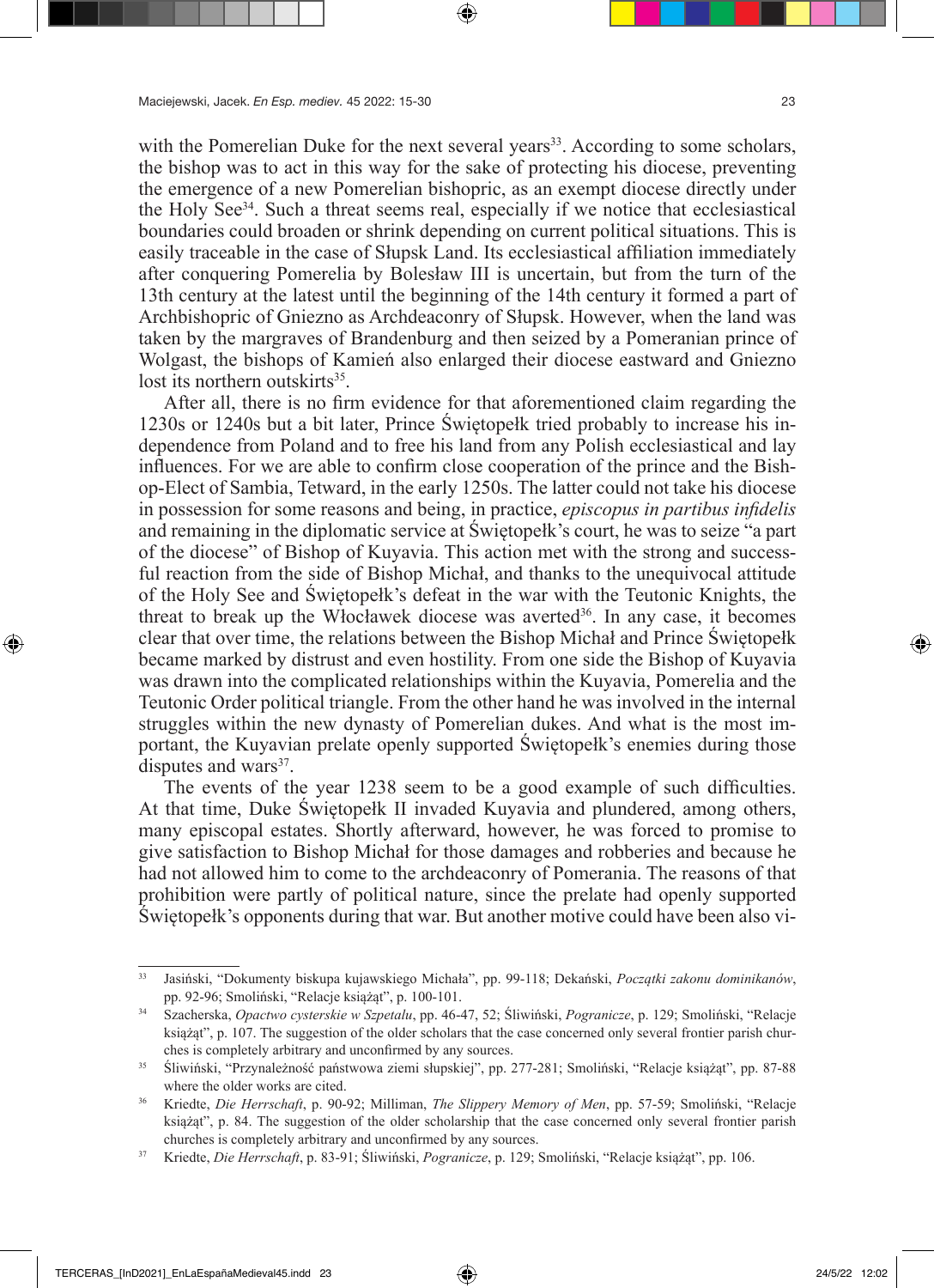tal. In this very year, Bishop Michał received from Rome a renewed papal protection bull, originally issued in 1148, but now thanks to a tiny interpolation in the text, the tithes, which had belonged so far to the bishopric only from the district of Gdańsk, were now to be collected from all over Archdeaconry of Pomerania<sup>38</sup>. It is sometimes believed that the aim of the bishop's forgery was only an adjustment of the record from the papal bull to the current administrative division of Pomerelia in 1230s. One must also take into account that on this occasion, Bishop Michał began to treat a tithe in cereals (*decima annona*) as an ordinary church tithe collected throughout the entire Pomerelian archdeaconry, which definitely dominated other forms of fiscal charges for the bishopric<sup>39</sup>. Further efforts of the bishops of Włocławek resulted in the fact that in 1277 this tithing appeared in the most favorable form for the Church as praedial tithe *(decima manipulata)*, i.e., directly collected on peasants' fields<sup>40</sup>. Those long-lasting and persistent efforts seem to prove that ecclesiastical tithes were important parts and distinctive attributes of a system of episcopal authority within medieval society<sup>41</sup>.

To protect their rights in Pomerelia (and not only there) the bishops of Kuyavia used typical chief ecclesiastical sanctions like excommunication and interdict, as in other parts of medieval Europe. Alongside such spiritual *sticks* they had also something what could be recognized as a *carrot* for Pomerelian dukes, because they implemented an interesting innovation in their titles given in charters. When the matters covered by a document concerned Archdeaconry of Pomerania, the bishop's title often appeared not as *Wladislaviensis* or *Cuiaviensis* but as *episcopus Cuiaviae et Pomeraniae*. Some scholars argue that it was an *ad hoc* attempt to salvage the bad relations between Bishop Michał and Prince Świętopełk II and not a result of any deliberate politics, because the new title did not appear on bishop's seals $42$ . Nevertheless, the practice is well documented for a period of about 60 years, what covers more or less the time of independent reign of the dukes of Pomerelia and pontificates of some prelates of Włocławek. It seems to confirm the belief that the concept shows signs of durability and was repeated over and over again. Therefore, it is hard to doubt that the use of this title not only meant to legitimize the episcopal power in both parts of the diocese, but it was also a tribute to the independence of the dukes of Pomerelia, who accepted the Pomeranian title of the bishops of Włocławek with satisfaction<sup>43</sup>. And, of course, it had nothing to do with changing an official name of the diocese. This strategy of using bishop's documents to secure the diocesan borders and strengthen unity of such politically divided bishopric seem to have been a helpful idea which, under favorable circumstances, could open the way to strengthening relations between Kuyavia and eastern Pomerania. We can actually ascribe such

<sup>38</sup> *Pommerellisches Urkundenbuch*, no. 2 (1148): "...*castrum Kdanzc in Pomerania cum decima tam annone, quam omnium eorum, que de navibus solvuntur, decimam partem de moneta et de iudiciis totius episcopatus*"; *Pommerellisches Urkundenbuch*, no. 61: "...*in castro Danczk et in Pomerania decimam tam annone quam*…".

<sup>39</sup> Kriedte, *Die Herrschaft*, pp. 41-42; Smoliński, "Relacje książąt", pp. 101-102.

<sup>40</sup> *Pommerellisches Urkundenbuch*, no. 288: "*Invenimus insuper in eisdem privilegiis decimas manipulatas et decimam de solutione tabernarum, theloneum, monetarum, navium, omnium iudiciorum*…", Kriedte, p. 42.

<sup>41</sup> Broader this problem is discussed by Eldevik, *Episcopal Power and Ecclesiastical Reform*. *Vid*. also, Pauk, "Saxony-Poland-Pomerania", esp. s. 272-283.

<sup>42</sup> Bruszewska-Głombiowska, *Biskup włocławski Michał*, pp. 38-39; Smoliński, "Relacje książąt", pp. 107-108.

<sup>&</sup>lt;sup>43</sup> Maciejewski, "Uwagi o tytulaturze", pp. 94-98, where documentary evidence is given, although the author did not properly appreciate the idea at that time.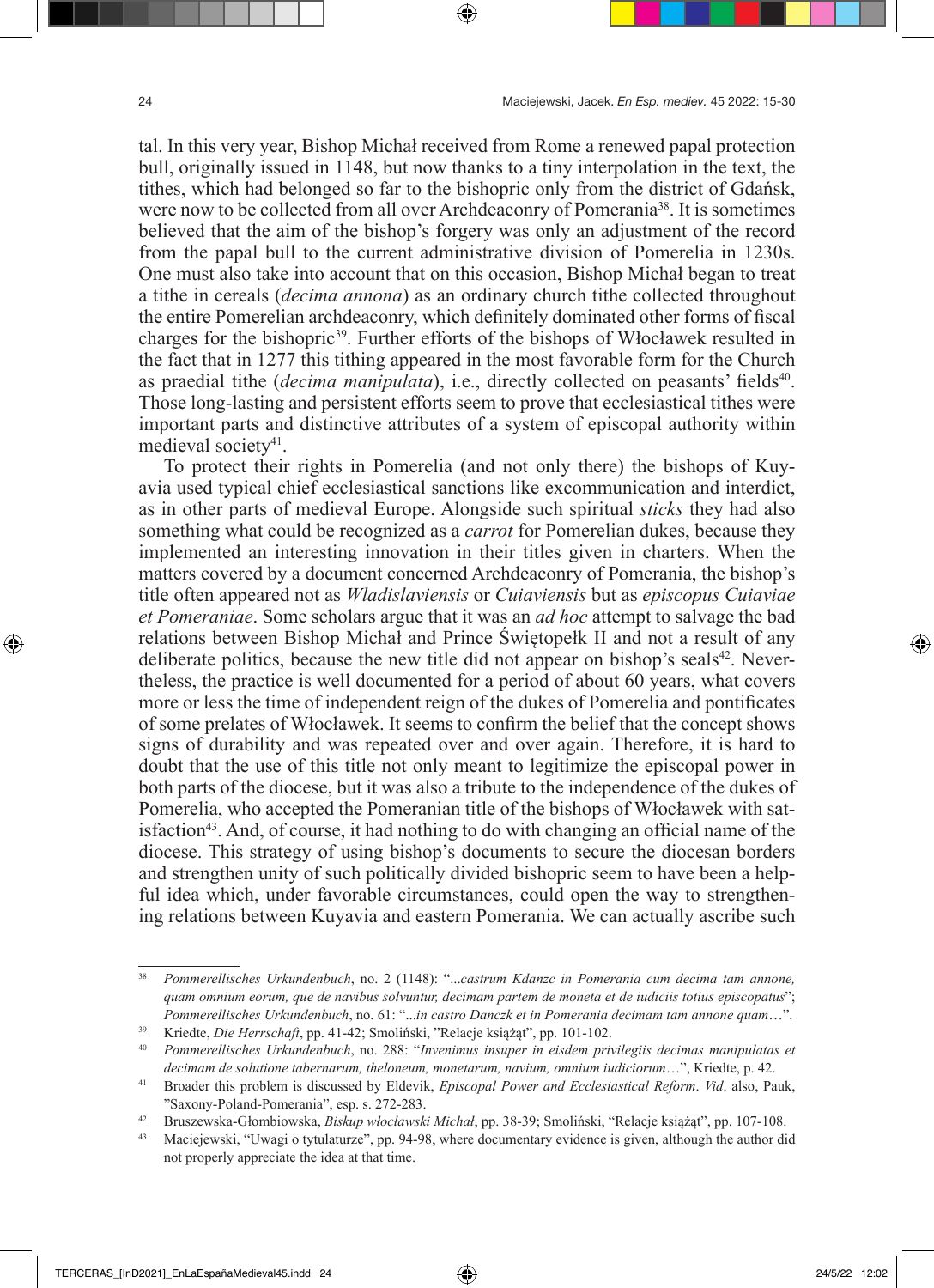activity to two Kuyavian bishops: Albierz (1276-1283) and Wisław (1284-1300), who supported the rapprochement policy between the last ruler of Pomerelia and the Piasts from Kuyavia and Greater Poland<sup>44</sup>.

The conquest of Gdańsk Pomerania by Teutonic Knights (1308-1309) was a tremendous political transformation for the bishops of Kuyavia which indicates how much things have changed compared to the previous century. During the first several years after those events Bishop Gerward (1300-1323), although he was among the closest followers of the Polish prince, remained on good terms with the new lords of that part of Pomerania. However, questioning some episcopal rights in the northern part of his diocese by the Oder prompted him to make an unequivocal political declaration in favor of Polish ruler in the Polish-Teutonic Knights' conflict over this land ca. 1317. The result of this was that he could not freely administer the northern part of his bishopric<sup>45</sup>. His successor, Maciej Pałuka, had to face even more serious problems.

The last years of the reign of King Władysław the Elbow (r. 1320-1333) were marked by military clash with the Teutonic Order, and Bishop Maciej, was not only a faithful supporter of the Polish crown, but also argued with the Grand Master (Werner von Orseln) over the way of collecting diocesan tithes in Pomerelia. No wonder then, the bishop's estates were not spared during the war and in 1329 they were pillaged again by the Teutonic Knights. What is more, on Easter Sunday of that year, Włocławek was burnt together with the cathedral church, and soon after that, this fate was shared by the bishop's town in Raciażek<sup>46</sup>. Maciej Pałuka threatened the perpetrators with excommunication if they would not repair the damage caused to the Church of Włocławek, but this was in vain<sup>47</sup>. In the summer of the following year, the Teutonic Knights, after the short siege, seized the episcopal stronghold in Raciążek, which housed a treasury, significant supplies of food, and many items of weapons<sup>48</sup>. After this loss, the Kuyavian prelate reached again for spiritual weapons and asked the Holy See for help. However, before the pope was able to respond to this complaint, the bishop reached an agreement with the Order, thanks to which he regained his stronghold, provided that the fortress would not become a base for any anti-Teutonic military activities<sup>49</sup>. This agreement was used by many scholars to accuse the prelate of betraying the Polish king. Janusz Bieniak proved, however, that Bishop Maciej did so in concert with an archbishop of Gniezno and King Władysław, whom he could no longer help in the current situation. And thanks to this pact, he not only reinstated his authority as a church superior within his bishopric, but he was also able to redeem from captivity the defenders of Raciążek<sup>50</sup>. In this dramatic moment, the bishop was forced to agree on alternation of the mode of collecting tithes in

<sup>44</sup> On good relations between these two prelates and Prince Mściwoj II more Smoliński, "Relacje książąt", pp. 114-118. 45 Maciejewski, Działalność kościelna Gerwarda, pp. 124, 127-129. In 1318-1319 Gerward conducted negotia-

tions at the papal court in Avignon where he obtained papal permission for coronation of Polish Prince Władysław the Elbow and for commencement of the trial for the robbery of Gdańsk Pomerania against the Teutonic Order, Abraham, "Stanowisko", pp. 32-34; Chłopocka, *Procesy*, p. 23; Bieniak, "Wiec ogólnopolski w Żarnowie", pp. 476-478.

<sup>46</sup> Zajączkowski, *Polska a Zakon Krzyżacki*, pp. 150-152.

<sup>47</sup> *Codex diplomaticus Poloniae*, 2/1, no. 249; Maciejewski, "Biskupi na wojnach monarchów", pp. 86-87.

<sup>48</sup> *Kalendarz i spominki włocławskie*, p. 83.

<sup>49</sup> *Codex diplomaticus Poloniae*, 2/1, no. 252.

<sup>50</sup> Bieniak, *Wielkopolska*, s. 15-16.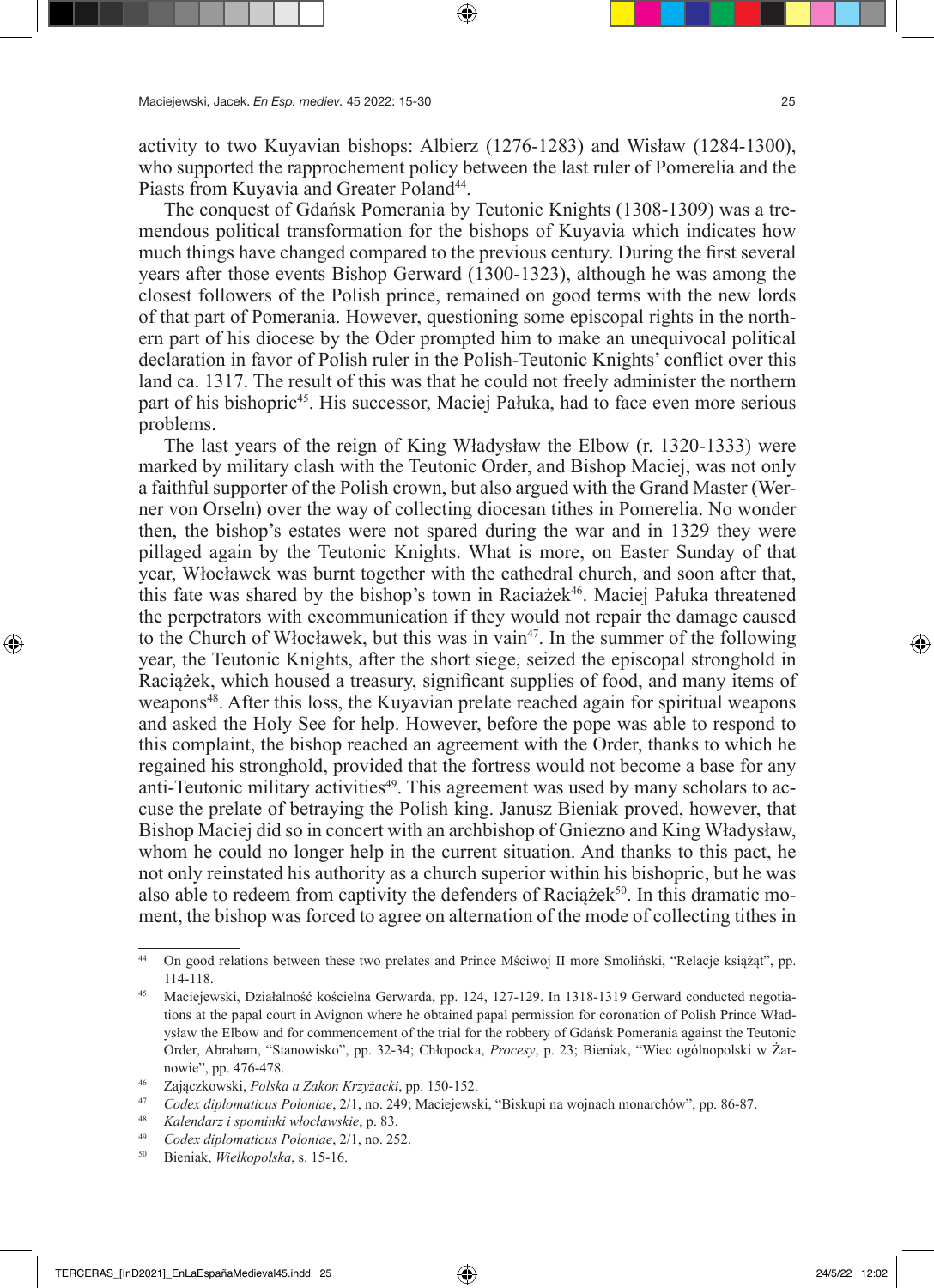Pomerelia to the detriment of his bishopric and to give up any compensation due to him for the injustice he suffered. But getting out of the way of confrontation became a good solution for both the bishop and the king to whom he remained faithful.

#### **5. Final remarks**

For over two centuries, the boundaries of Polish Church virtually coincided with borders of the Piast realm. However, by the mid-13th century, constant incapability between political and ecclesiastical borders became characteristic feature of Polish diocesan pattern for the several next centuries. This is especially true in relation to Bishopric of Włocławek. Not only was the see established partly for newly conquered pagan territory; it was also the scene of the ferocious struggles for territorial domination that defined relations between the bishops and lay authority.

The bishops of Włocławek had to deal with the polycentric arrangement of the centers of ecclesiastical authority in Kuyavia as a legacy of the complicated beginnings of this diocese. They were able, however, to make a slow transfer of the powers of the chapter in Kruszwica as an institution, leaving the canons of Kruszwica among the church elite of the bishopric. The bishops of Kuyavia had also to deal with the difficult problem of administration of the Pomeranian archdeaconry, which was distant from their capital and became politically separated from the realm of Polish princes and kings. Despite this difficult situation, they were able to implement quite successful strategies to legitimize and strengthen their power. They not only maintained their loyalty to the Piast dynasty, but also managed to keep the northern part of the diocese under their control and to establish firm ecclesiastical structured framework of both sides of the border.

That maintaining of the ecclesiastical unity of the lands included in the Włocławek diocese probably also much facilitated the inclusion of these lands into the Polish crown after the victorious Thirteen Years' War (1454-1466). Interestingly, although political unity was restored, some cultural and social differences persisted. Probably being aware of this, the clergy of the diocese of Włocławek, gathered at the diocesan synod in Piotrków in 1555, and implemented a new official episcopal title (*Wladislaviensis et Pomeranie*)<sup>51</sup>. This appears to have referred, in a sense, to an idea invented in the 13th century but should be the subject of further research. Similarly, it would certainly be worth examining thoroughly how the relations of the Kuiavian bishops with their superiors, the archbishops of Gniezno, influenced the fate of the bishopric of Włocławek and political activity of its prelates. It would be all the more interesting that the metropolitans of Gniezno, although in a much smaller extend, experienced similar difficulties in connection to the political divisions of their diocese.

#### **6. Bibliography**

Abraham, Władysław, *Organizacja Kościoła w Polsce do połowy XII wieku*, Lwów: self-publishing,1890.

<sup>51</sup> Subera, "Terytorium diecezji włocławskiej i pomorskiej", p. 686.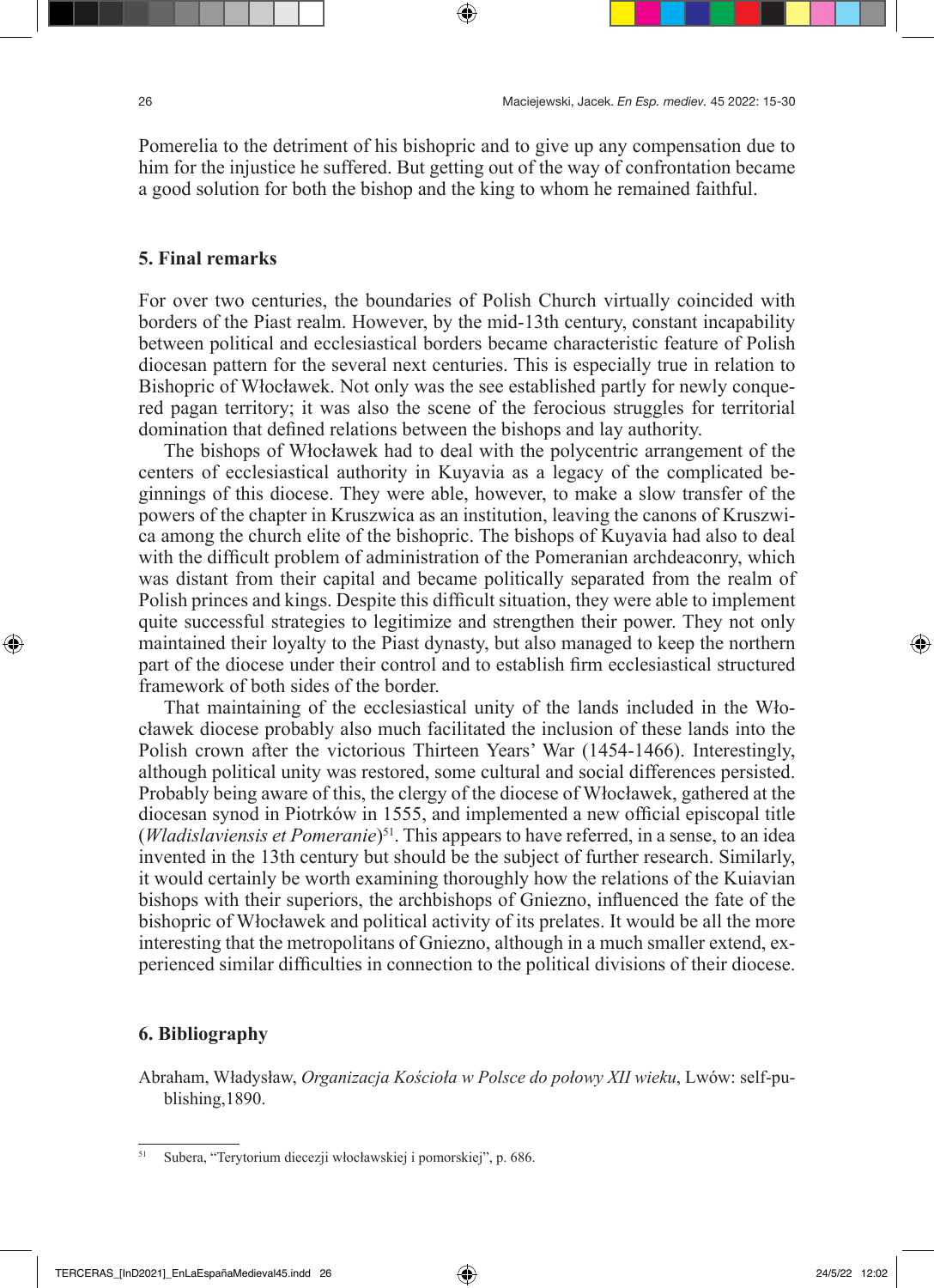- —, "Stanowisko kuryi papieskiej wobec koronacyi Łokietka", w *Księga pamiątkowa Uniwersytetu Lwowskiego ku uczczeniu pięćsetnej rocznicy fundacyi jagiellońskiej Uniwersytetu Krakowskiego*, Lwów: Senat Uniwersytetu Lwowskiego,1900, pp. 1-34.
- Bieniak, Janusz, "Wiec ogólnopolski w Żarnowie 3-7 czerwca 1319 r. a geneza koronacji Władysława Łokietka", *Przegląd Historyczny*, 64/3 (1973), pp. 469-483.
- —, "Powstanie miasta samorządowego-najstarsze lokacje miejskie", w Jacek Staszewski (red.), *Włocławek. Dzieje miasta*, vol. 1: *Od początków do 1918 roku*, Włocławek: Lega, 1999, pp. 87-117.
- —, "Wzajemne powiązania osobowe kapituł włocławskiej i kruszwickiej w średniowieczu, w Andrzej Radzimiński (red.), *Duchowieństwo kapitulne w Polsce średniowiecznej i wczesnonowożytne*j, Toruń: Wydawnictwo Uniwersytetu Mikołaja Kopernika, 2000, pp. 53-68.
- —, "Polityczne okoliczności śmierci księcia Leszka Białego", w Dariusz Karczewski, (red.) *Gąsawa w pamięci historycznej: w związku z 620 rocznicą lokacji miasta*, Inowrocław: Polskie Towarzystwo Historyczne, 2009, pp. 35-60.
- —, *Wielkopolska, Kujawy, ziemie łęczycka i sieradzka wobec problemu zjednoczenia państwowego w latach 1300-1306*, Toruń: Towarzystwo Naukowe w Toruniu, 1969, here cited ed. 2: Wodzisław Ślaski: Wydawnictwo Templum, 2011.
- Biskup, Marian, and Czaja Roman (red.), *Państwo Zakonu Krzyżackiego w Prusach. Władza I społeczeństwo*, Warszawa: Wydawnictwo Naukowe PWN, 2008.
- Bruszewska-Głombiowska, *Biskup włocławski Michał. Działalność kościelna, gospodarcza, polityczna (1220-1252)*, Gdańsk: Marpress, 2002.
- Chłopocka, Halina, *Procesy Polski z Zakonem Krzyżackim w XIV wieku*, Wrocław-Warszawa-Kraków: Zakład Narodowy im. Ossolińskich, 1967.
- *Codex diplomaticus Poloniae*, 2/1, ed. Leon Rzyszczewski, Antoni Muczkowski, Varsaviae, 1848.
- Cybulska, Maria, and Orlińska-Mianowska, Ewa, "Fragmenty dwóch tkanin z depozytu Muzeum Narodowego w Warszawie znalezionych w kolegiacie w Kruszwicy w 1960 roku", *Studia Źródłoznawcze* 54 (2016), pp. 31-39.
- Danielewski, Marcin, *Cuiavia Christiana. U progu chrześcijaństwa i Kościoła na Kujawach w X-XII wieku*, Poznań: Wydawnictwo Naukowe Uniwersytetu im. Adama Mickiewicza, 2019.
- Dąbrowska, Elżbieta, "Nieznane groby średniowiecznych duchownych z kolegiaty pw. śś. Piotra i Pawła w Kruszwicy", *Studia Źródłoznawcze* 54 (2016), pp. 21-29.
- Dekański, Dariusz, *Początki zakonu dominikanów prowincji polsko-czeskiej*, Gdańsk: Wydawnictwo Uniwersytetu Gdańskiego, 1999.
- Eldevik, John, *Episcopal Power and Ecclesiastical Reform in the German Empire. Tithes, Lordship, and Community, 950-1150*, Cambridge: Cambridge University Press, 2021.
- Guldon, Zenon, and Powierski, Jan, *Podziały administracyjne Kujaw i ziemi dobrzyńskiej w XII-XIV wieku*, Warszawa-Poznań: Państwowe Wydawnictwo Naukowe PWN, 1974.
- Harvey, Katherine, *Episcopal Appointments in England, c. 1214-1344*, Surrey-Burlington: Ashgate, 2014.
- Janicki, Marek A., "Romańskie napisy haftowane na jedwabnych pasmach z grobu nr 24 w kolegiacie w Kruszwicy", *Studia Źródłoznawcze*, 54 (2016), pp. 41-49.
- Jurek, Tomasz, *Biskupstwo poznańskie w wiekach średnich*, Poznań, Wydawnictwo Naukowe Uniwersytetu im. Adama Mickiewicza, 2018.
- Jasiński, Kazimierz, "Dokumenty biskupa kujawskiego Michała dla dominikanów w Gdańsku. Kwestia datacji", *Annales Universitatis Mariae Curie-Skłodowska*, F/45 (1990), pp. 99-118.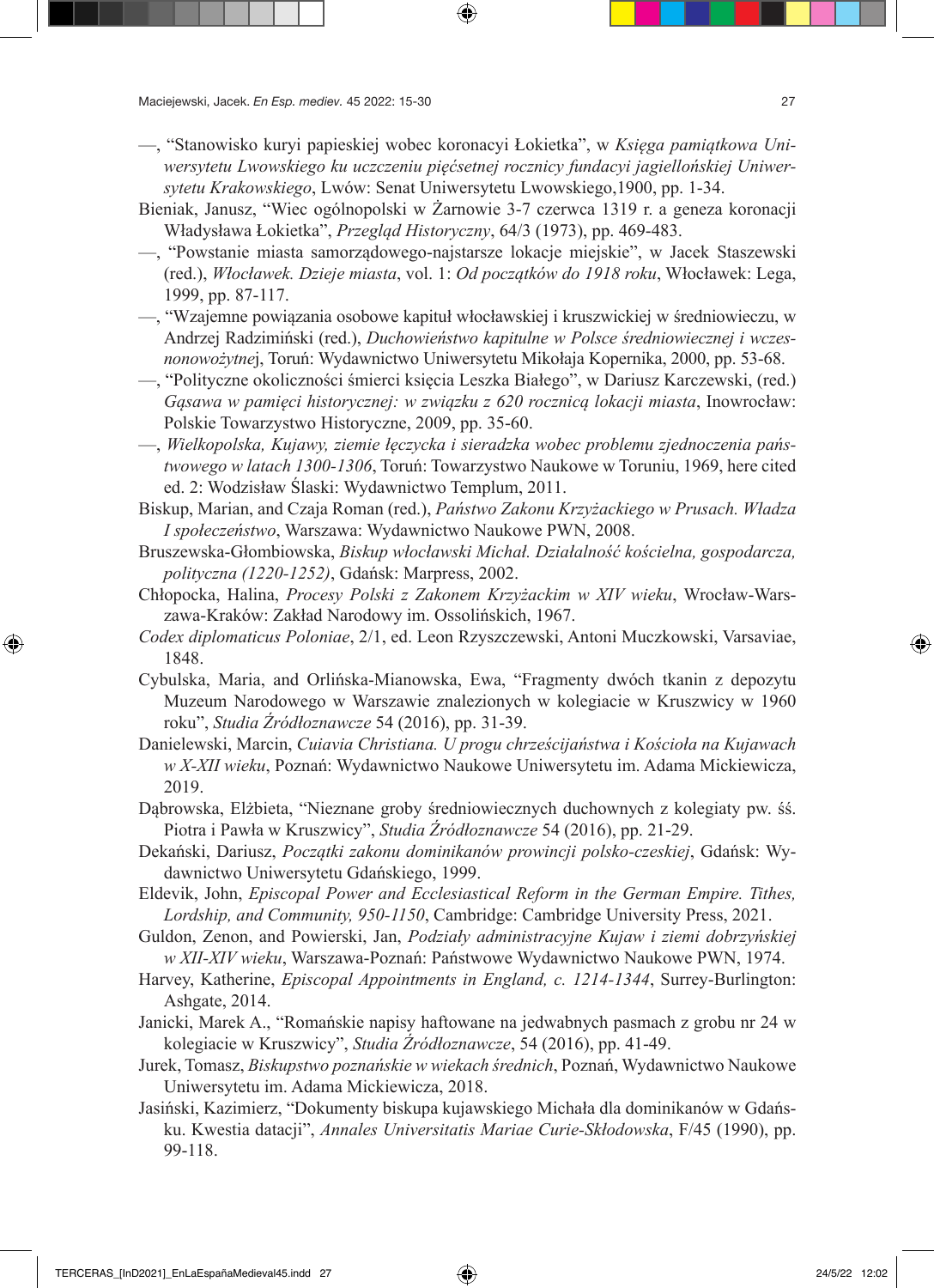- Kaczmarek, Jarmila, "Początki architektury sakralnej w Kruszwicy", w Tomasz Janiak, Dariusz Stryniak, Danuta Burchardt (red.), *Początki architektury monumentalnej w Polsce: materiały z sesji naukowej, Gniezno, 20-21 listopada 2003 roku*, Gniezno: Muzeum Początków Państwa Polskiego, 2004, pp. 311-332.
- *Kalendarz i spominki włocławskie*, wyd. Kurbis, Brygida, *Monumenta Poloniae Historica, Nova series*, 6, Warszawa: Państwowe Wydawnictwo Naukowe, 1962, pp. 79-91.
- Knoll, Paul W., *The Rise of the Polish Monarchy. Piast Poland in East Central Europe, 1320- 1370*, Chicago and London: The University of Chicago Press, 1972.
- Kriedte, Peter, *Die Herrschaft der Bischöfe von Włocławek in Pommerellen von den Anfänge bis zum Jahre 1409*, Göttingen: Vandenhoeck & Ruprecht, 1974.
- Kurtyka, Janusz, *Odrodzone królestwo. Monarchia Władysława Łokietka i Kazimierza Wielkiego w świetle nowych badań*, Kraków: Towarzystwo Naukowe *Societas Vistulana*, 2001.
- Labuda, Gerard, "Początki diecezjalnej organizacji kościelnej na Pomorzu i Kujawach w XI i XII wieku", *Zapiski Historyczne*, 33 (1968), pp. 19-60.
- —, "Zamierzenia organizacji diecezjalnej na Pomorzu w roku 1123 (przed misją chrystianizacyjną biskupa Ottona z Bambergu", w Eugeniusz Wilgocki et al. (red.) *Instantia est mater doctrinae. Księga jubuleuszowa Prof. dr. hab. Władysława Filipowiaka*, Szczecin: Stowarzyszenie Naukowe Archeologów Polskich, 2001, pp. 327-340.
- Maciejewski, Jacek, "Uwagi o tytulaturze biskupów włocławskich do początku XIV w.", *Nasza Przeszłość*, 79 (1993), pp. 89-99.
- —, *Działalność kościelna Gerwarda z Ostrowa, biskupa włocławskiego w latach 1300-1323*, Bydgoszcz: Wydawnictwo Wyższej Szkoły Pedagogicznej w Bydgoszczy, 1996.
- —, "*Per totam terram equitando*. Z badań nad itinerarium biskupów włocławskich w średniowieczu", *Nasza Przeszłość*, 90 (1998), pp. 57-93.
- —, "Places of Bishops' Consecration in Medieval Poland", *Acta Poloniae Historica*, 94 (2006), pp. 35-57.
- —, "*Susceptio episcopi* w czasie uroczystych wjazdów biskupich w średniowieczu (do końca XII wieku)", w Monika Saczyńska, and Ewa Wółkiewicz *(red.), Samotrzeć, w kompanii czy z orszakiem? Społeczne aspekty podróżowania w średniowieczu i w czasach nowożytnych*, Warszawa: Wydawnictwo Instytutu Archeologii i Etnologii PAN, 2012, pp. 69-82.
- —, "Biskupi polscy na wojnach monarchów w XIII-XIV wieku", *Res Historica* 51 (2021), pp. 63-101.
- —, "Shaping Dioceses in Medieval Poland during the Piast Dynasty", en de Marie-Madeleine Cevins, and Olivier Marin (éditeurs), *La fabrique de l'espace religieux centre européen (II): primaties, provinces, diocèses*, [en préparation].
- Michałowski, Roman, *The Gniezno Summit. The Religious Premises of the Founding of the Archbishopric of Gniezno*, Leiden: Brill, 2016.
- Morris, Colin, *The Papal Monarchy. The Western Church from 1050 to 1250*, Oxford: Clarendon Press, 1989.
- Mühle, Eduard *Die Piasten. Polen im Mittelalter*, München: Verlag C. H. Beck, 2011.
- Pauk, Marcin R., "The Pomeranian Church Between Saxony, Poland, and Denmark", in Stanisław Rosik (ed.), *Europe Reaches the Baltic: Poland and Pomerania in the Shaping of European Civilization (10th-12th Centuries)*, Wrocław: Instytut Historyczny Uniwersytetu Wrocławskiego, 2020, pp. 403-470.
- —, "Saxony-Poland-Pomerania. The process of Christian acculturation on the margins of Carolingian and post-Carolingian Europe: evidence of ecclesiastical tithes", in Stanisław Rosik (ed.), *Poland*, *Pomerania* and *their neighbours*' *shaping* of *Medieval European ci-*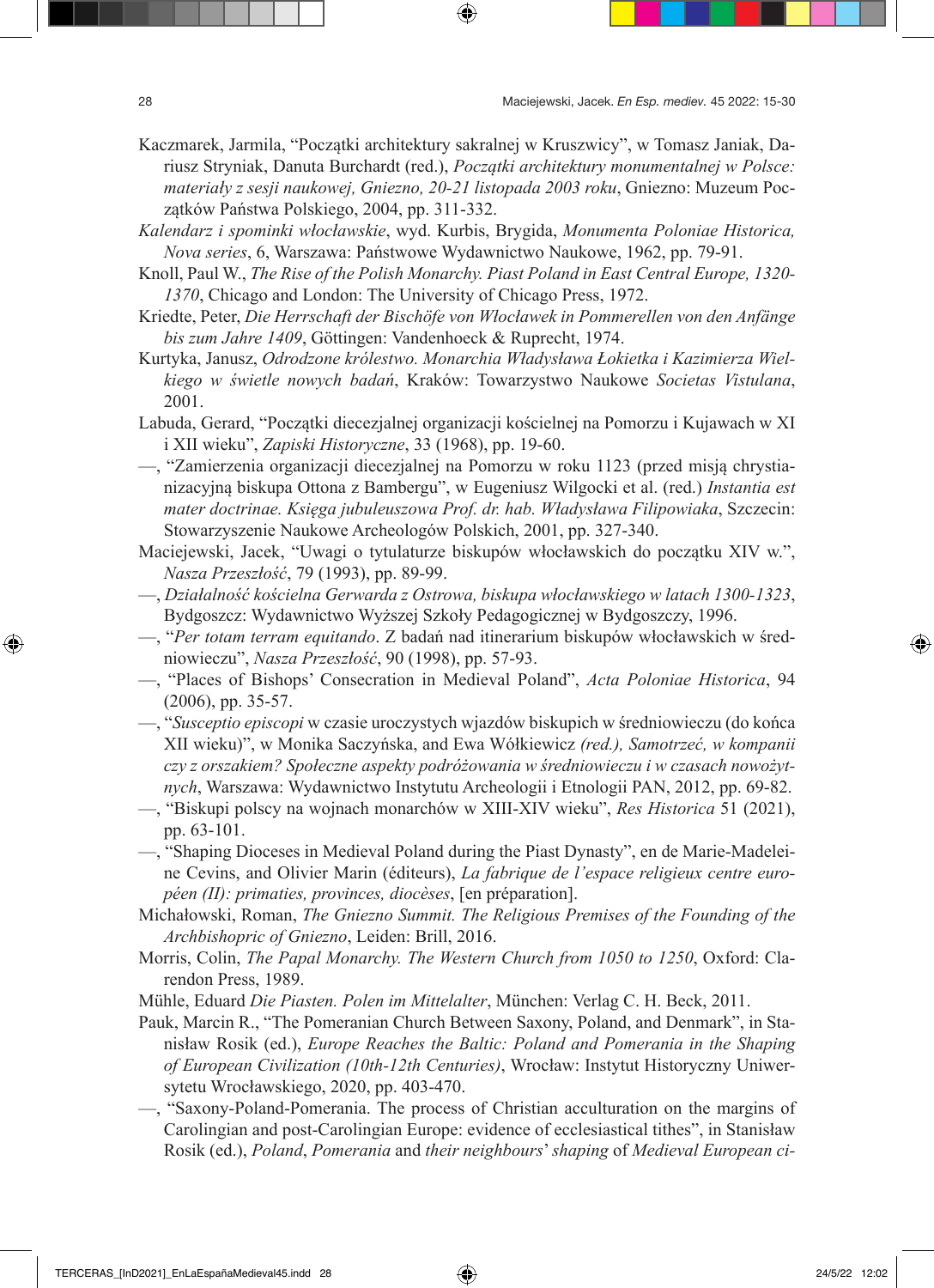*vilisation* (*10th*-*12th Centuries*), Wrocław: Instytut Historyczny Uniwersytetu Wrocławskiego, 2020, pp. 267-283.

- Petersohn Jürgen, *Der südliche Ostseeraum im kirchlich-politischen Kräftespiel des Reichs, Polens und Dänemarks vom 10. bis 13. Jahrhundert. Mission-Kirchenorganisation- Kultpolitik*, Köln: Bölau Verlag, 1979.
- —, *Die Kamminer Bischöfe des Mittelalters: Amtsbiographien* und *Bistumsstrukturen* vom *12. bis 16. Jahrhundert,* Schwerin: Thomas Helms Verlag, 2015.
- Piekosiński, Franciszek, *Pieczęcie polskie wieków średnich. Część I. Doba piastowska*, Kraków: nakładem własnym, 1899.
- *Pommerellisches Urkundenbuch*, bearb. Perlbach, Max, Danzig: Westpreußischer Geschichtsverein, 1882.
- Powierski, Jan, and Śliwiński, Błażej, and Bruski, Klemens, *Studia z dziejów Pomorza w XII w*., Słupsk: Polskie Towarzystwo Historyczne Oddział Słupsk, 1993.
- Radzimiński, Andrzej, "Geneza oraz ukształtowanie się organizacji kościelnej (1206-1409)–, w Marian Biskup, and Roman Czaja (red.), *Państwo zakonu krzyżackiego w Prusach. Władza i społeczeństwo*, Warszawa: Wydawnictwo Naukowe PWN, 2008, pp. 143-176.
- Rosik, Stanisław, "Reinbern-Salsae Cholbergiensis aecclesiae episcopus", w Lech Leciejewicz, and Marian Rębowski (red), *Salsa Cholbergiensis. Kołobrzeg w średniowieczu*, Kołobrzeg: Le Petit Café, 2000, S. 85-93.
- —, *Conversio gentis Pomeranorum. Studium* świadectwa *o wydarzeniu (XII wiek)*, Wrocław: Chronicon, 2010.
- —, *Bolesław Krzywousty*, Wrocław: Chronicon, 2013.
- —, "Otto of Bamberg's missionary activity", in Stanisław Rosik (ed.), *Europe Reaches the Baltic: Poland and Pomerania in the Shaping of European Civilization (10th-12th Centuries)*, Wrocław: Instytut Historyczny Uniwersytetu Wrocławskiego, 2020, pp. 367-379.
- Smoliński, Marek, "Relacje książąt Pomorza Wschodniego z dynastii Sobiesławiców z Kościołem", w Krzysztof Lewalski (red.), *1050. rocznica Chrztu Polski*, Gdańsk: Gdańskie Towarzystwo Naukowe, 2017, pp. 63-131.
- Spors, Józef, *Podziały administracyjne Pomorza Gdańskiego i Sławieńsko-Słupskiego*, Słupsk: Stowarzyszenie Społeczno-Kulturalne Pobrzeże", 1983.
- Subera, Ignacy, "Terytorium diecezji włocławskiej i pomorskiej", *Prawo Kanoniczne*, 4 (1961) pp. 681-768.
- Szymański, Józef, *Biskupstwa polskie w wiekach średnich. Organizacja i funkcje, in Kościół w Polsce*, 1, Kraków: Wydawnictwo Znak, 1968.
- Śliwiński, Błażej, "Kasztelania goręczyńska biskupstwa włocławskiego na Pomorzu Gdańskim w latach 1241-1282", w Agnieszka Bartoszewicz, and Wojciech Fałkowski, and Halina Manikowska (red.), *Aetas media aetas moderna. Studia ofiarowane profesorowi Henrykowi Samsonowiczowi w siedemdziesiątą rocznicę urodzin*, Warszawa: Instytut Historyczny Uniwersytetu Warszawskiego, 2000, pp. 513-530.
- —, "Zerwanie Świętopełka gdańskiego z księciem krakowskim Leszkiem Białym. Na drodze do Gąsawy", w Błażej Śliwiński (red.), *Kopijnicy*, *szyprowie*, *tenutariusze*, Gdańsk: Wydawnictwo Uniwersytetu Gdańskiego, 2002, pp. 191-239.
- —, *Pomorze Wschodnie w okresie rządów księcia polskiego Władysława Łokietka w latach 1306-1309*, Gdańsk: Muzeum Archeologiczne w Gdańsku, 2003.
- —, "Przynależność państwowa ziemi słupskiej w XII i początkach XIII w. czyli o historiograficznym micie przynależności ziemi słupskiej do księstwa sławieńskiego", w Beata Możejko, and Marek Smoliński, and Sobiesław Szybkowski (red.), *Biskupi, lennicy, żeglarze*, Gdańsk: Wydawnictwo Uniwersytetu Gdańskiego, 2003, pp. 273-289.